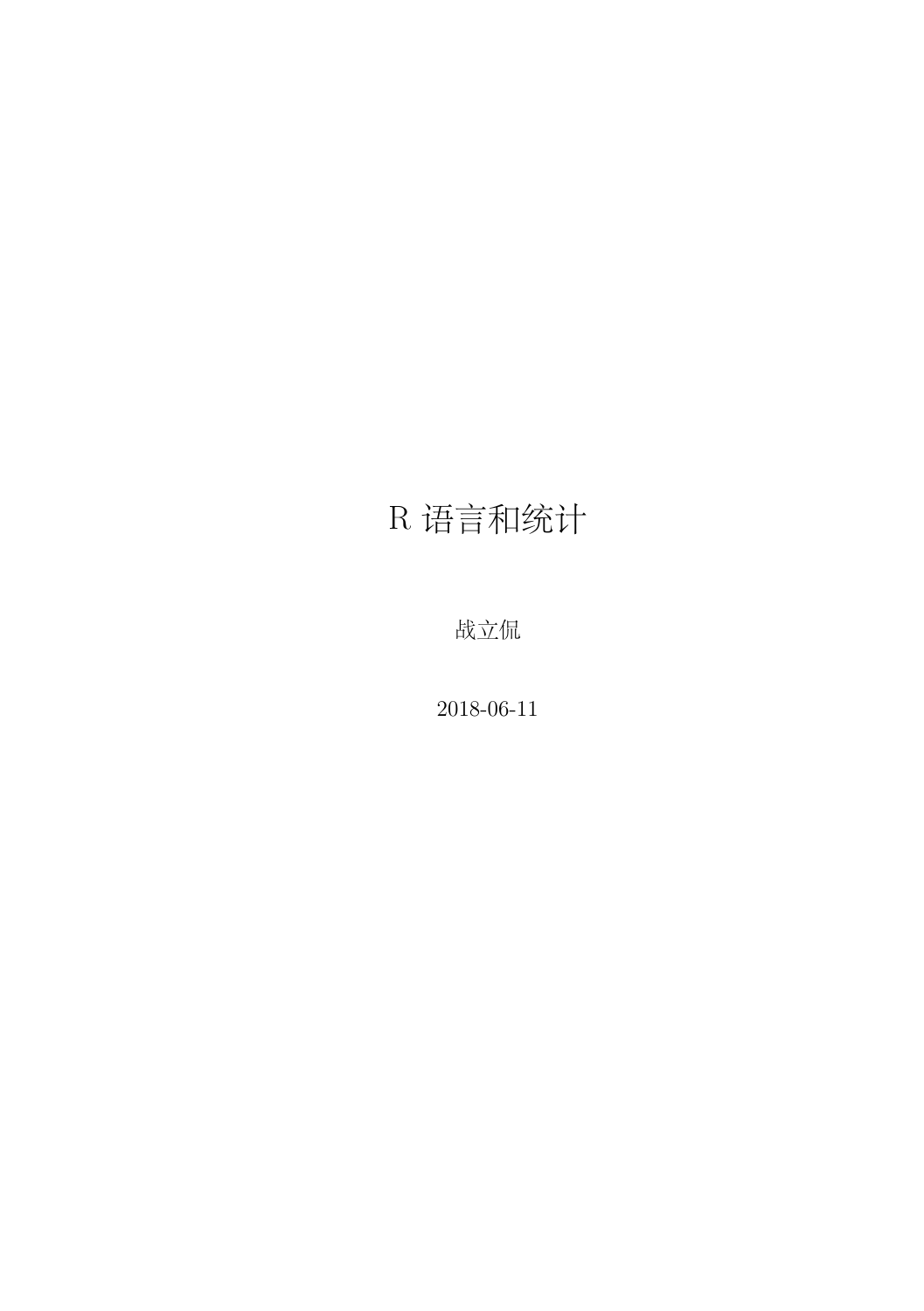谨以此书献给大巫、小巫、和阿毛。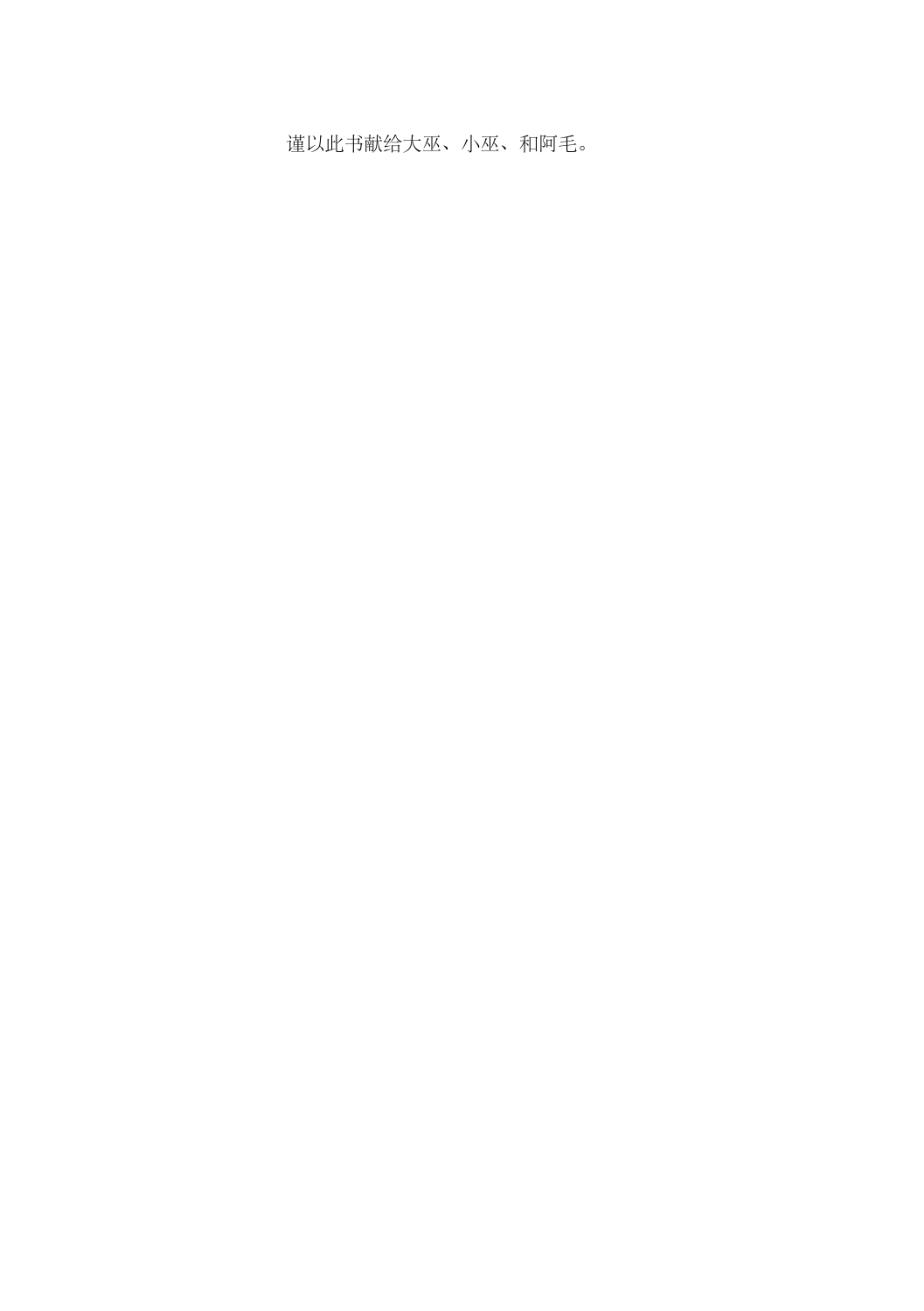# **目录**

| 关于作者    |                                       |              |  |  |  |  |  |  |  |  |  |  |  |  |  |
|---------|---------------------------------------|--------------|--|--|--|--|--|--|--|--|--|--|--|--|--|
| 第一章     | 统计学简介                                 |              |  |  |  |  |  |  |  |  |  |  |  |  |  |
| 1.1     |                                       | $\mathbf{1}$ |  |  |  |  |  |  |  |  |  |  |  |  |  |
| $1.2\,$ | 数据结构、研究方法、和统计学                        | $\mathbf{1}$ |  |  |  |  |  |  |  |  |  |  |  |  |  |
| $1.3\,$ | 变量和测量 ............................... | $\mathbf{1}$ |  |  |  |  |  |  |  |  |  |  |  |  |  |
| 1.4     | 统计符号                                  | $\mathbf{1}$ |  |  |  |  |  |  |  |  |  |  |  |  |  |
| 第二章     | 统计作图                                  | 1            |  |  |  |  |  |  |  |  |  |  |  |  |  |
| 第三章     | 描述统计                                  | 3            |  |  |  |  |  |  |  |  |  |  |  |  |  |
| $3.1\,$ | 集中趋势                                  | 3            |  |  |  |  |  |  |  |  |  |  |  |  |  |
| $3.2\,$ | 离散趋势                                  | 3            |  |  |  |  |  |  |  |  |  |  |  |  |  |
| 第四章     | 常用颜色                                  | 5            |  |  |  |  |  |  |  |  |  |  |  |  |  |
|         | 第五章 方差分析                              | 1            |  |  |  |  |  |  |  |  |  |  |  |  |  |
| 附录      |                                       | 3            |  |  |  |  |  |  |  |  |  |  |  |  |  |
| 附录 A 后记 |                                       | 3            |  |  |  |  |  |  |  |  |  |  |  |  |  |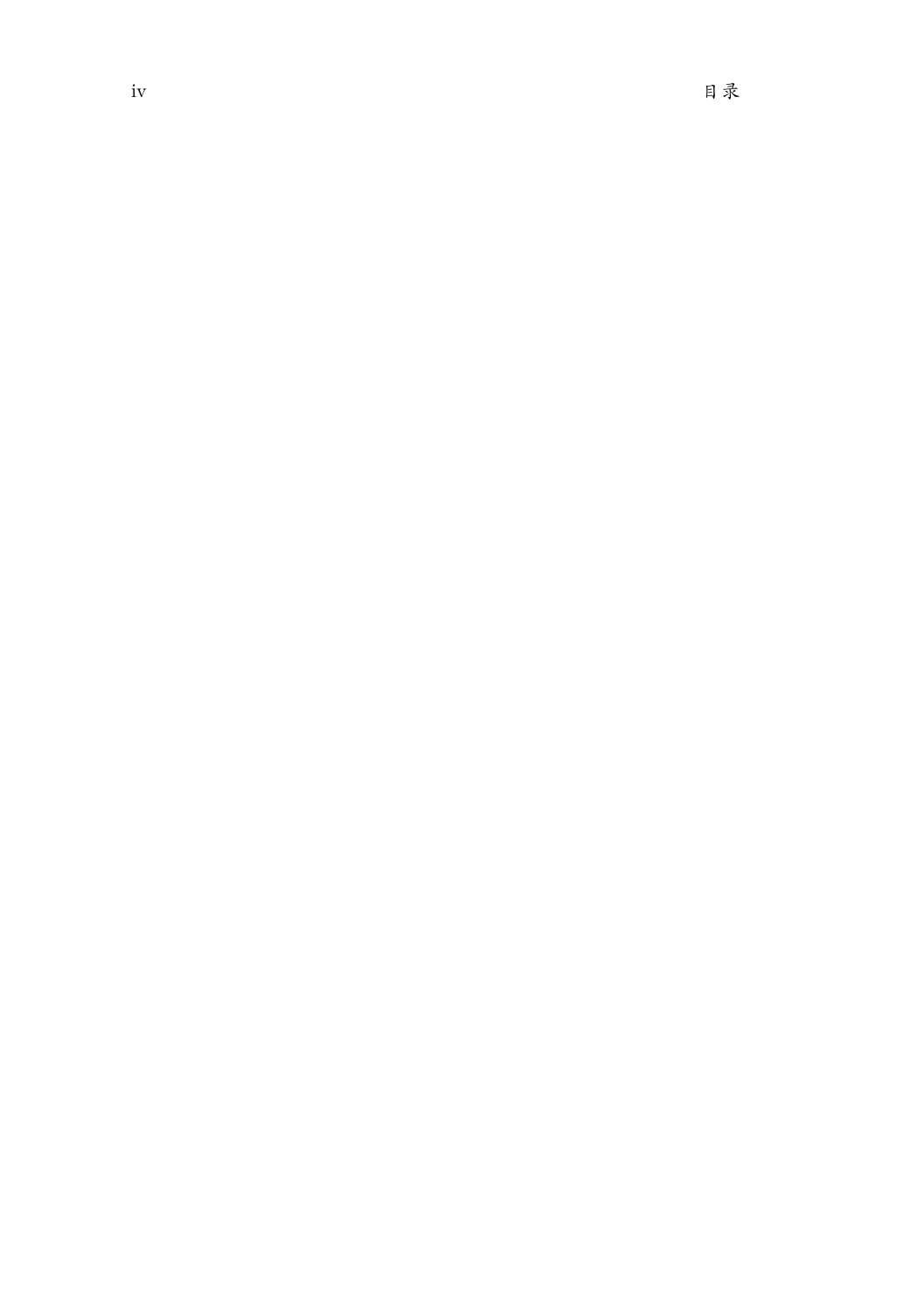### **表格**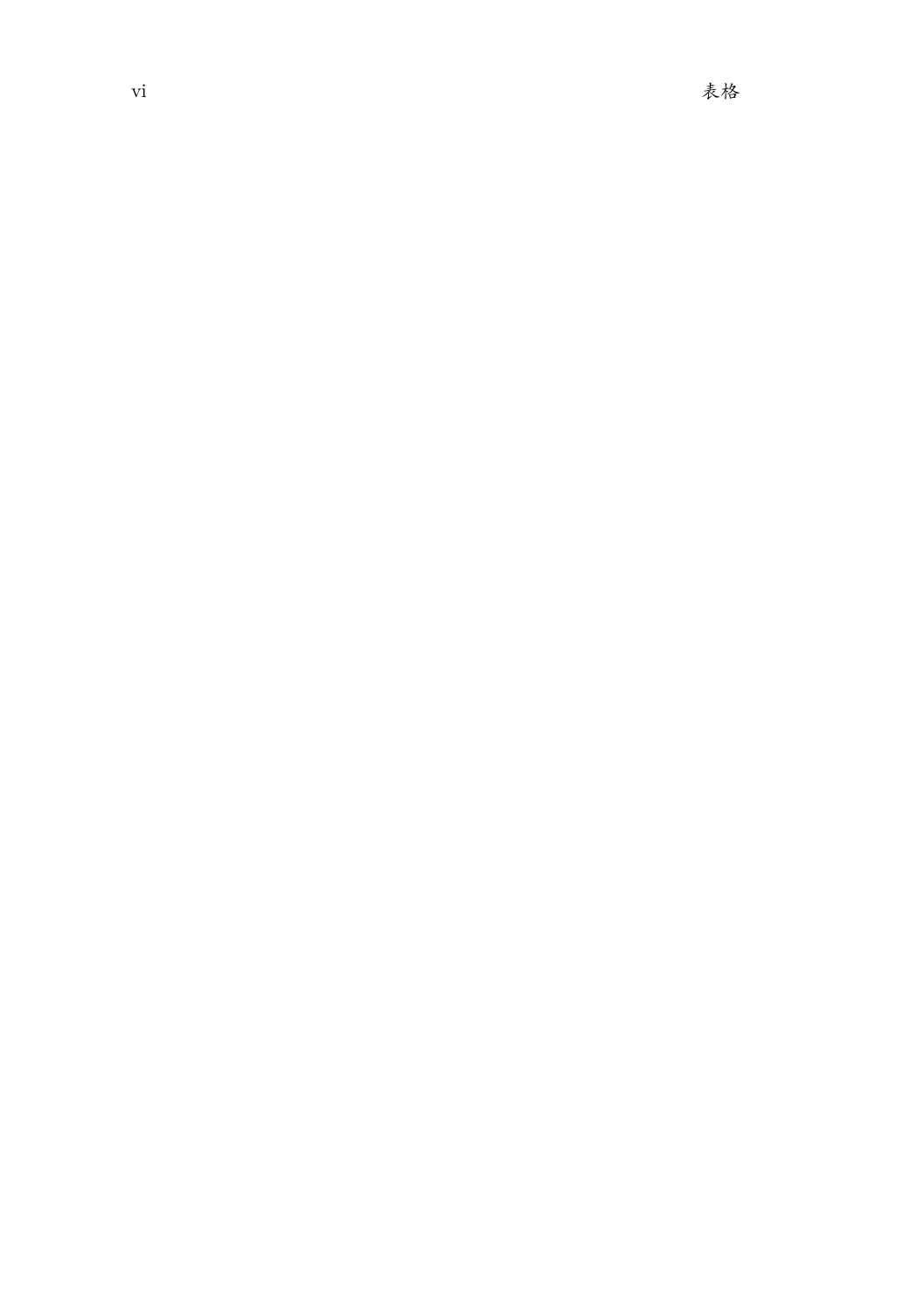# 插图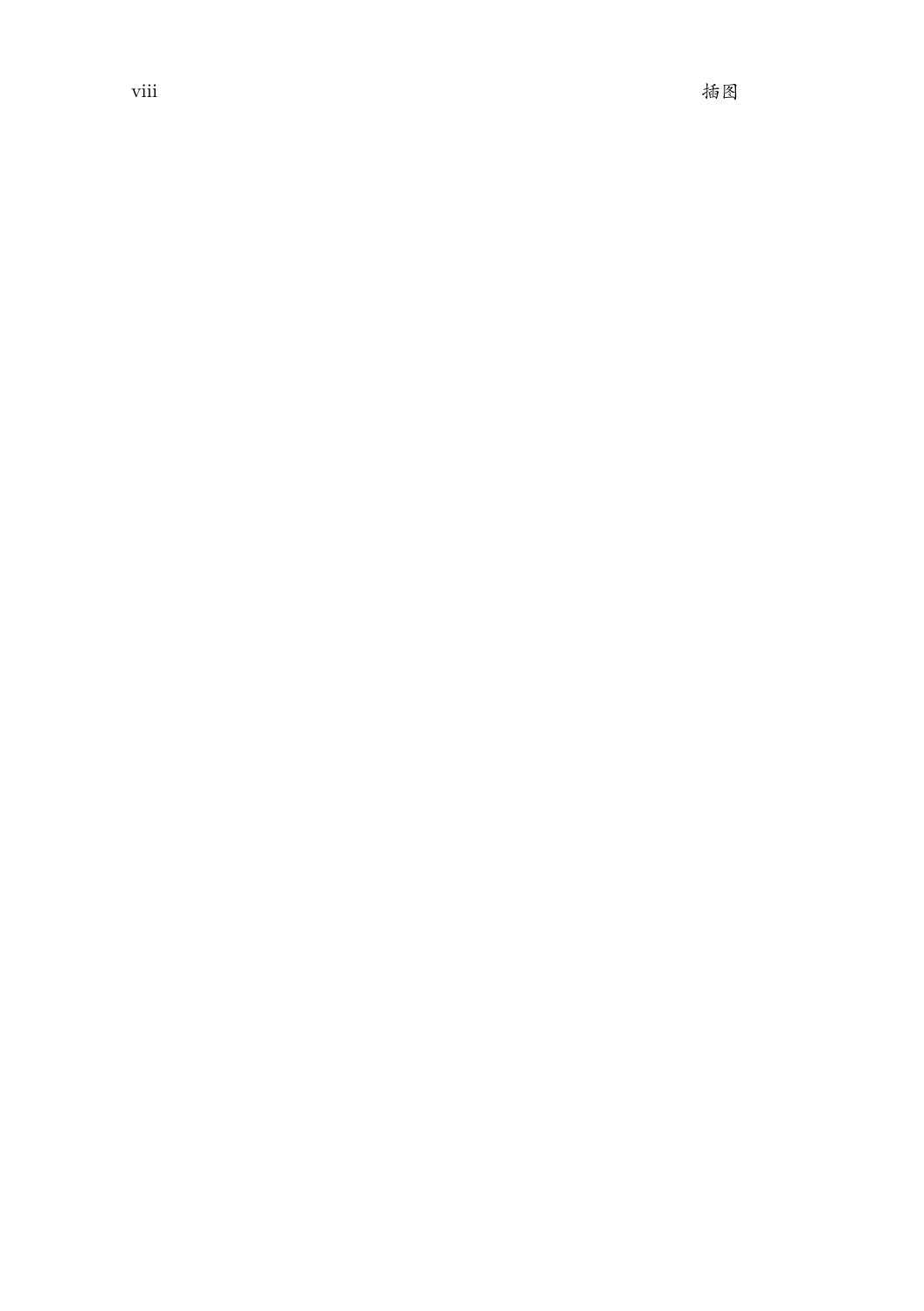### **前言**

2018 年, 我[立了一个大](#page-28-1)大的 FLAG[。我准备写一](#page-28-0)本书。这本书是关于 R 语言和统计学的。但是具体写什么,我还没有想好。例如,第 一 章介绍 了什么是统计学;第 **??** 章介绍了描述统计中的集中量数和离散量数。

本书的主要参考书有:行为科学统计学 (Gravetter and Wallnau, 2017)、 用 R 学习概率论和数理统计 (Ugarte et al., 2016)、应用回归分析和一般 化线性模型 (Fox, 2016)。

#### **致谢**

非常感谢我的父母,我家的大巫、小巫、阿毛的一如继往的支持。

战立侃 2018 年于北京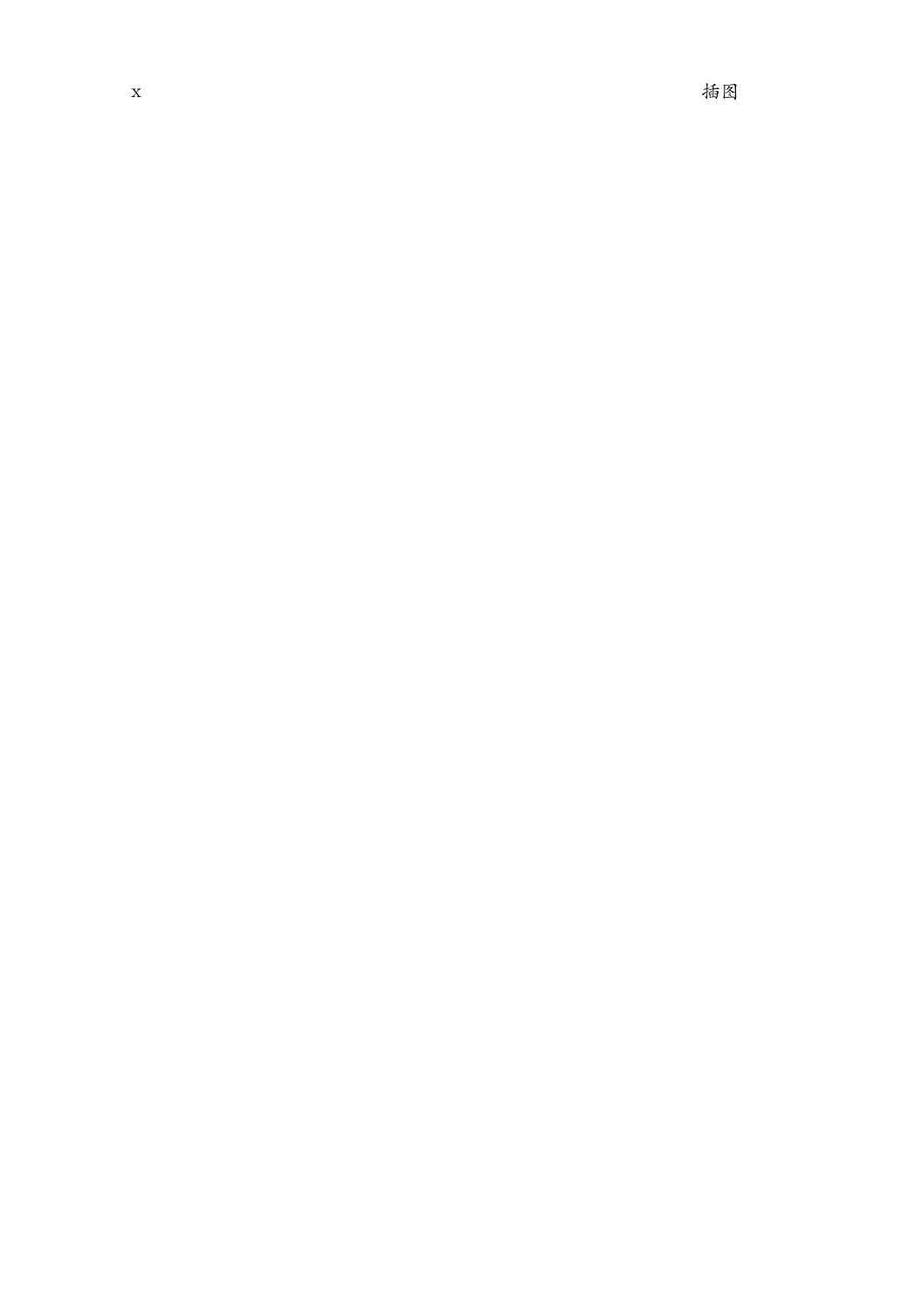## **关于作者**

我是谁?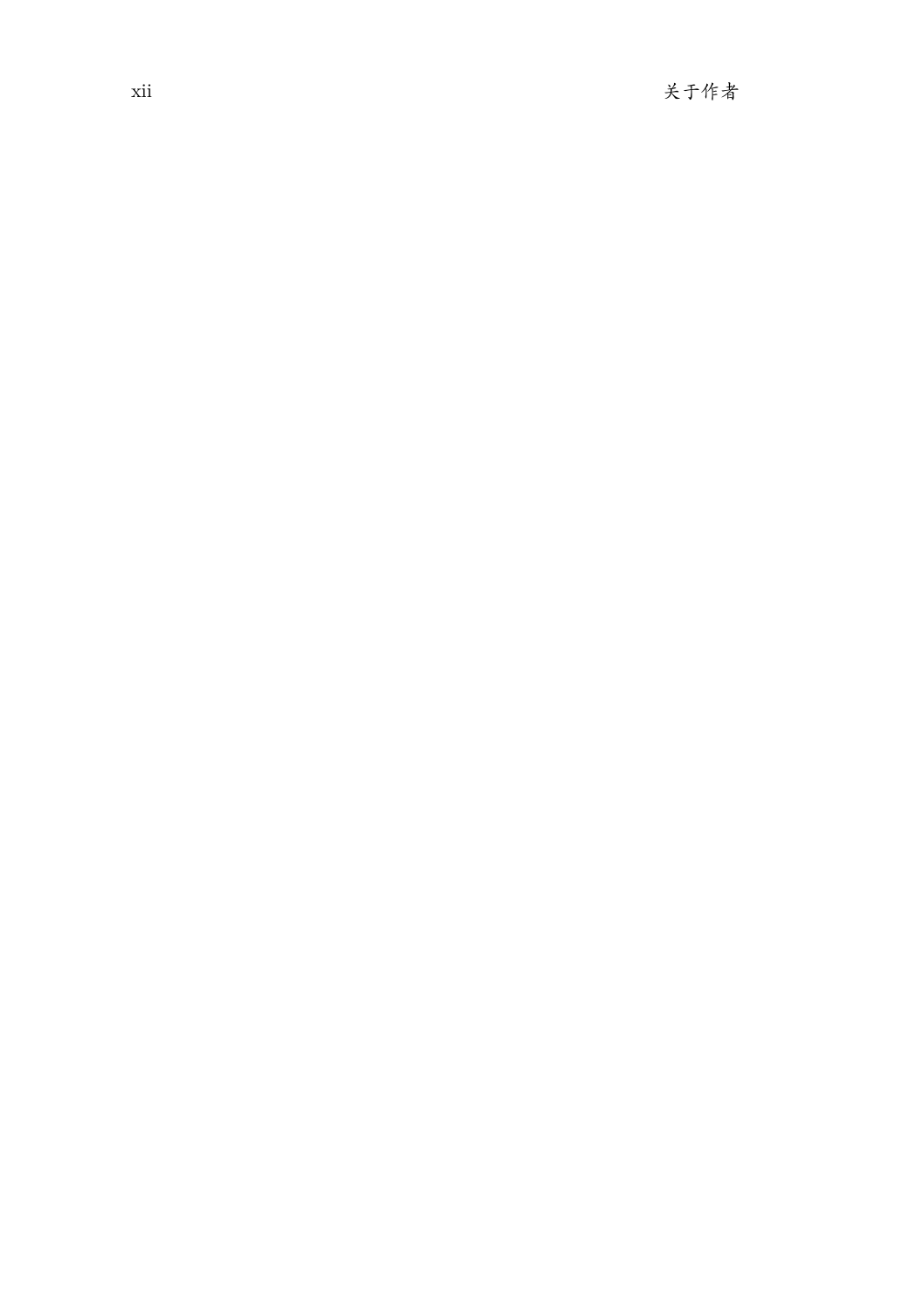### **第一章 统计学简介**

#### **1.1 统计学、科学、和观察**

- 统计学 (Statistics) 指一系列用于组织、总结、和理解信息的数学过 程。
- 通过组织和总结信息,研究者能够更好的理解和交流研究结果。

#### <span id="page-12-1"></span><span id="page-12-0"></span>**1.2 数据结构、研究方法、和统计学**

#### **1.3 变量和测量**

#### **1.4 统计符号**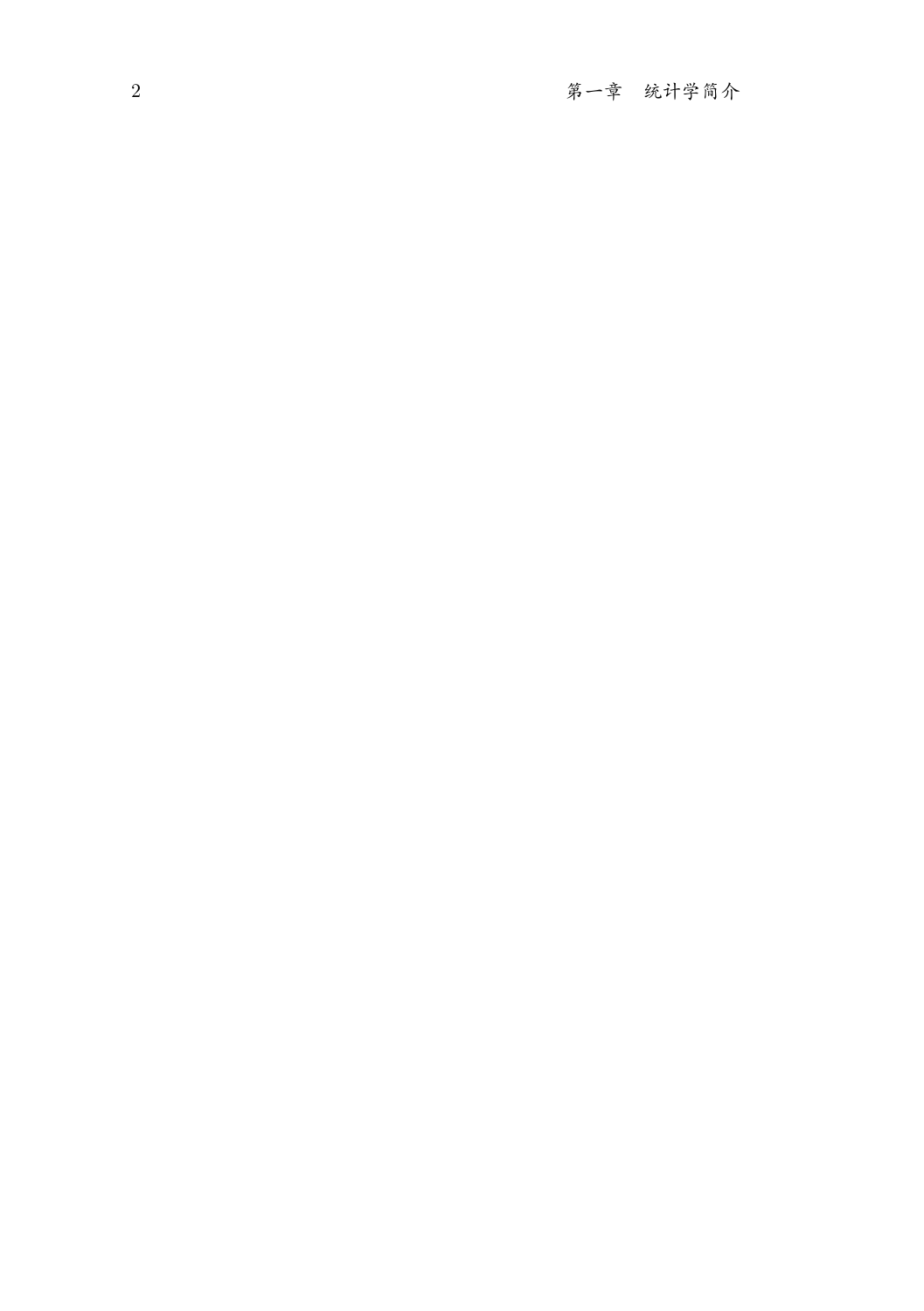# <span id="page-14-0"></span>**第二章 统计作图**

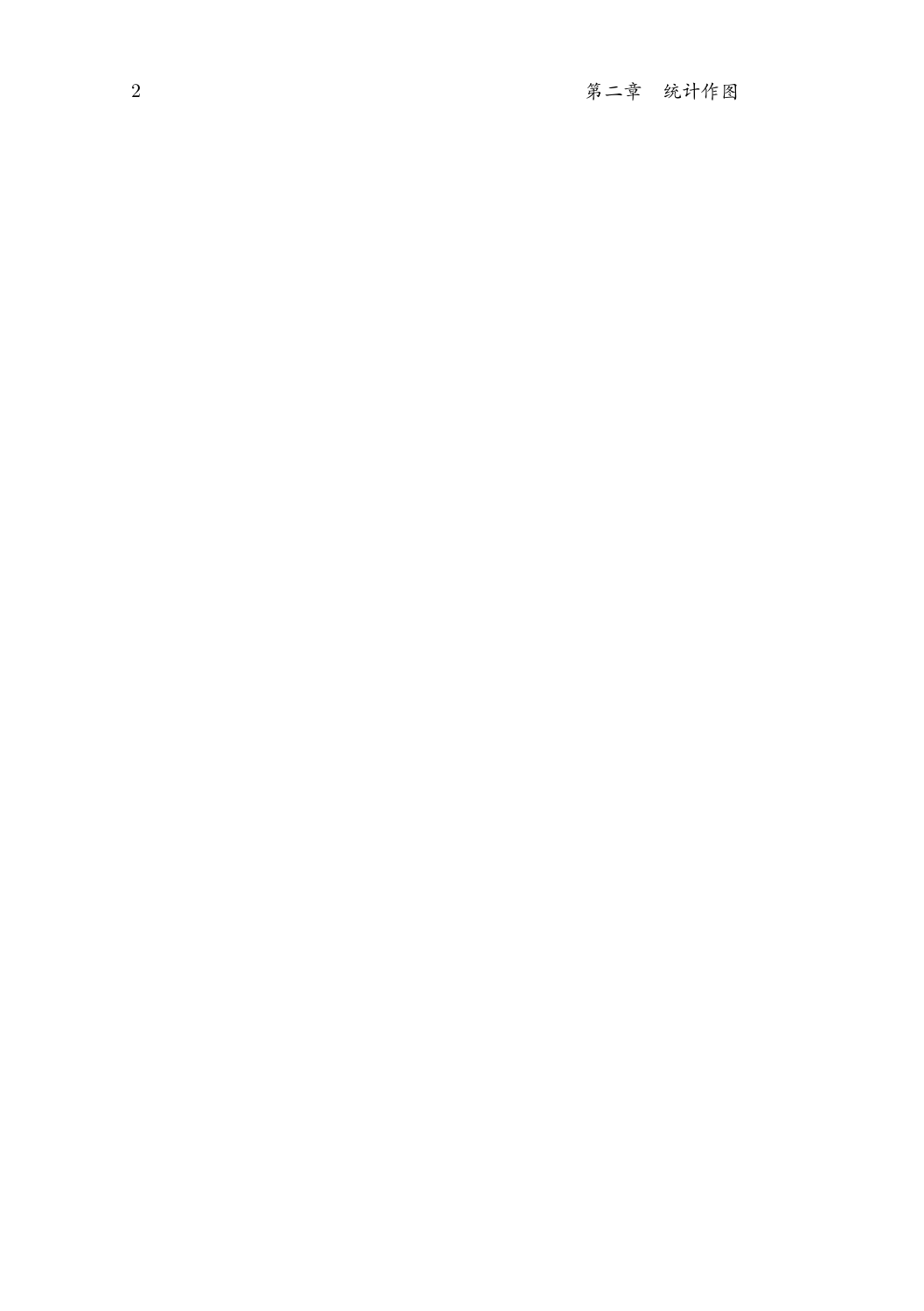### <span id="page-16-0"></span>**第三章 描述统计**

<span id="page-16-1"></span>描述数据的两个基本指标是集中趋势和离散趋势。

#### **3.1 集中趋势**

话说张老爷子写了一首诗:

<span id="page-16-2"></span>姑苏开遍碧桃时,邂逅河阳女画师。 红豆江南留梦影,白苹风末唱秋词。

#### **3.2 离散趋势**

貌似大家都喜欢用白萍风这个意境。又如彭玉麟的对联:

凭栏看云影波光,最好是红蓼花疏、白苹秋老; 把酒对琼楼玉宇,莫孤负天心月到、水面风来。

嘿,玛尼玛尼哄。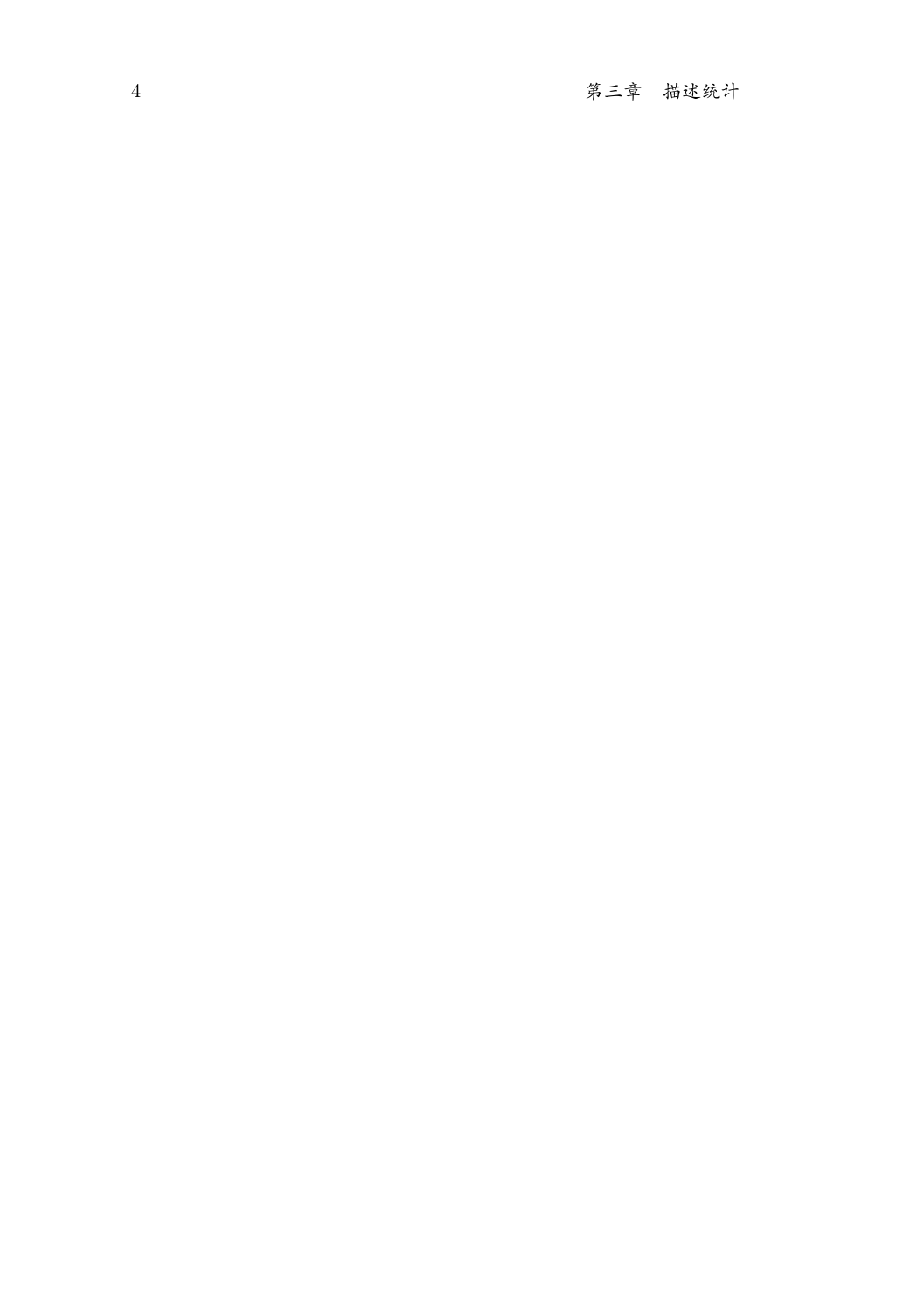### <span id="page-18-0"></span>**第四章 常用颜色**

2. blue:#005093、#0bb0ae

```
stbc <- function (x){
  hist(mtcars$mpg, main = "", xlab = "MPG", col = x)
}
```


图 4.1: 005093

3. brown: col: #fce6bf; border: #b78135, #ef9d56

```
stbc("#fce6bf")
```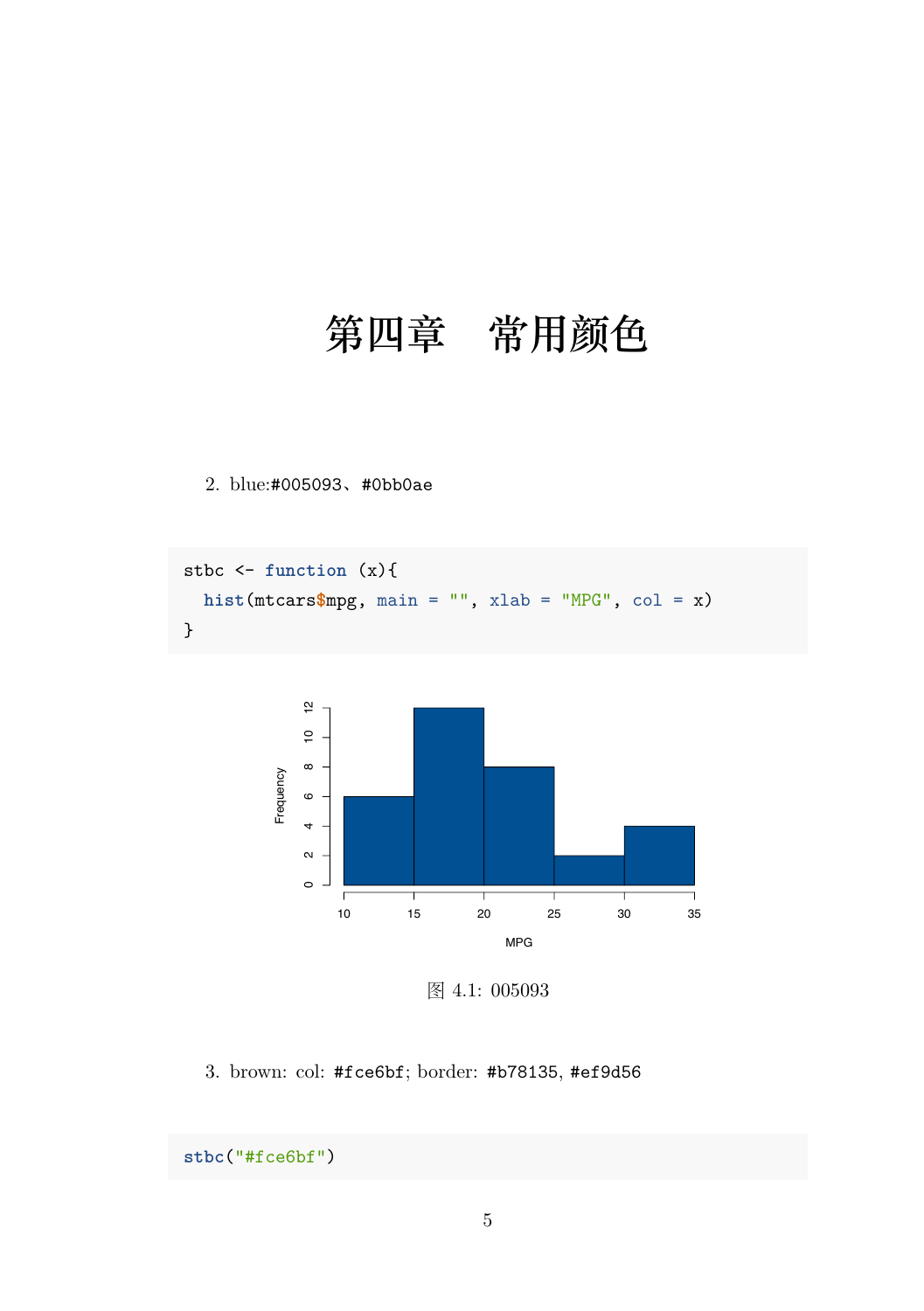

图 4.2: 00bb0ae

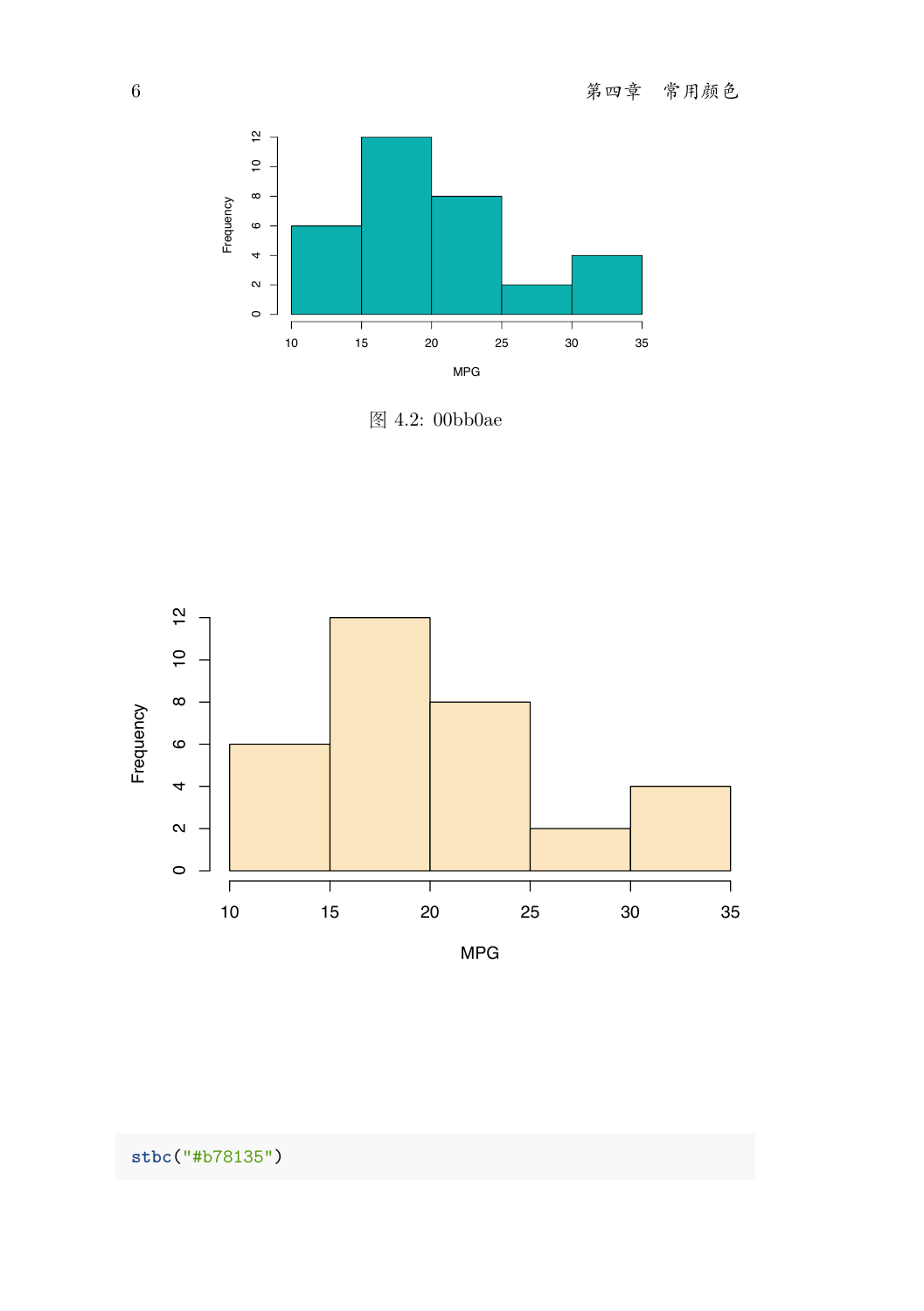

**stbc**("#ef9d56")



4. green: #00acaa, #2aa96d

**stbc**("#00acaa")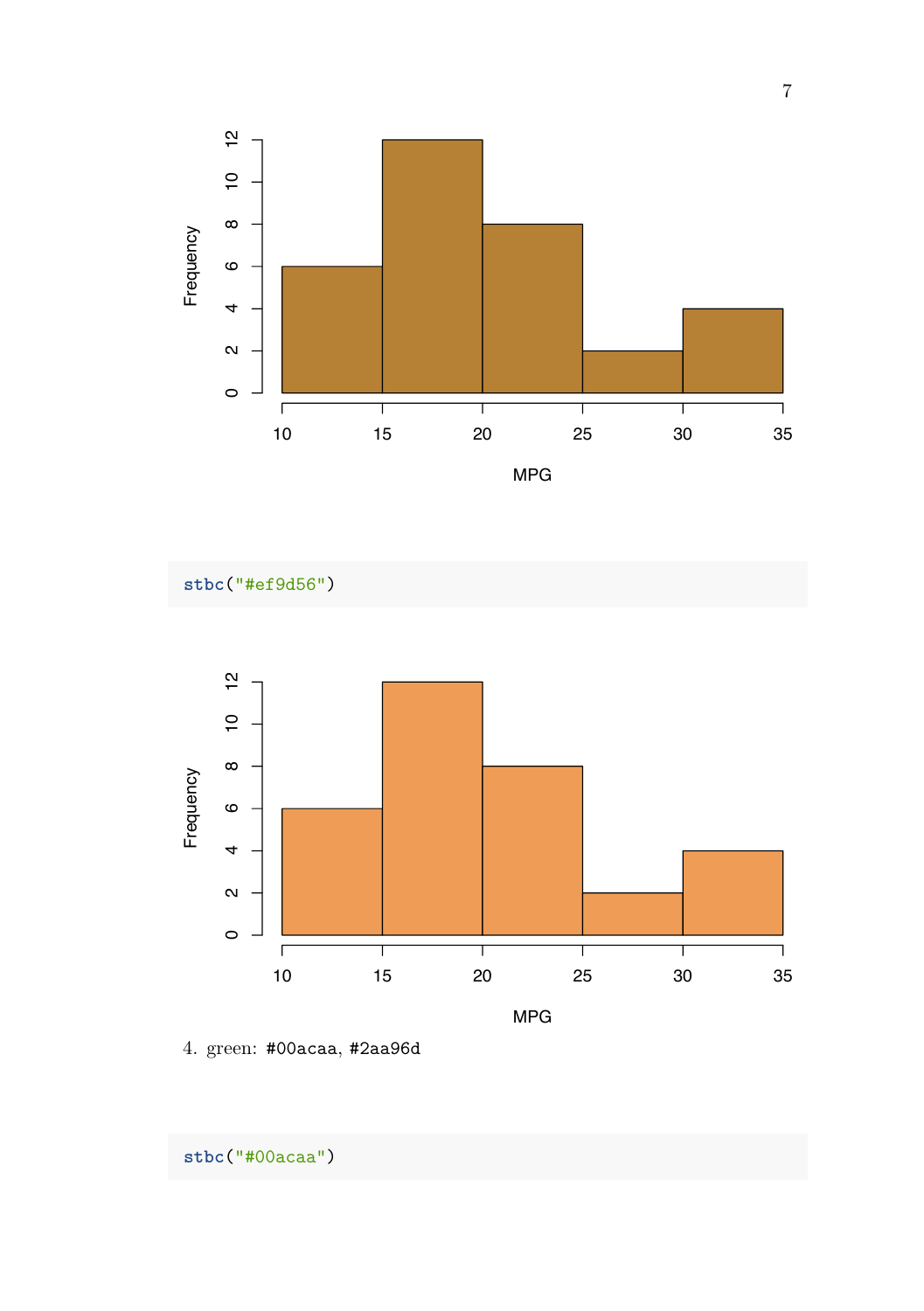



5. red: #cf232a, #d5493a

**stbc**("#cf232a")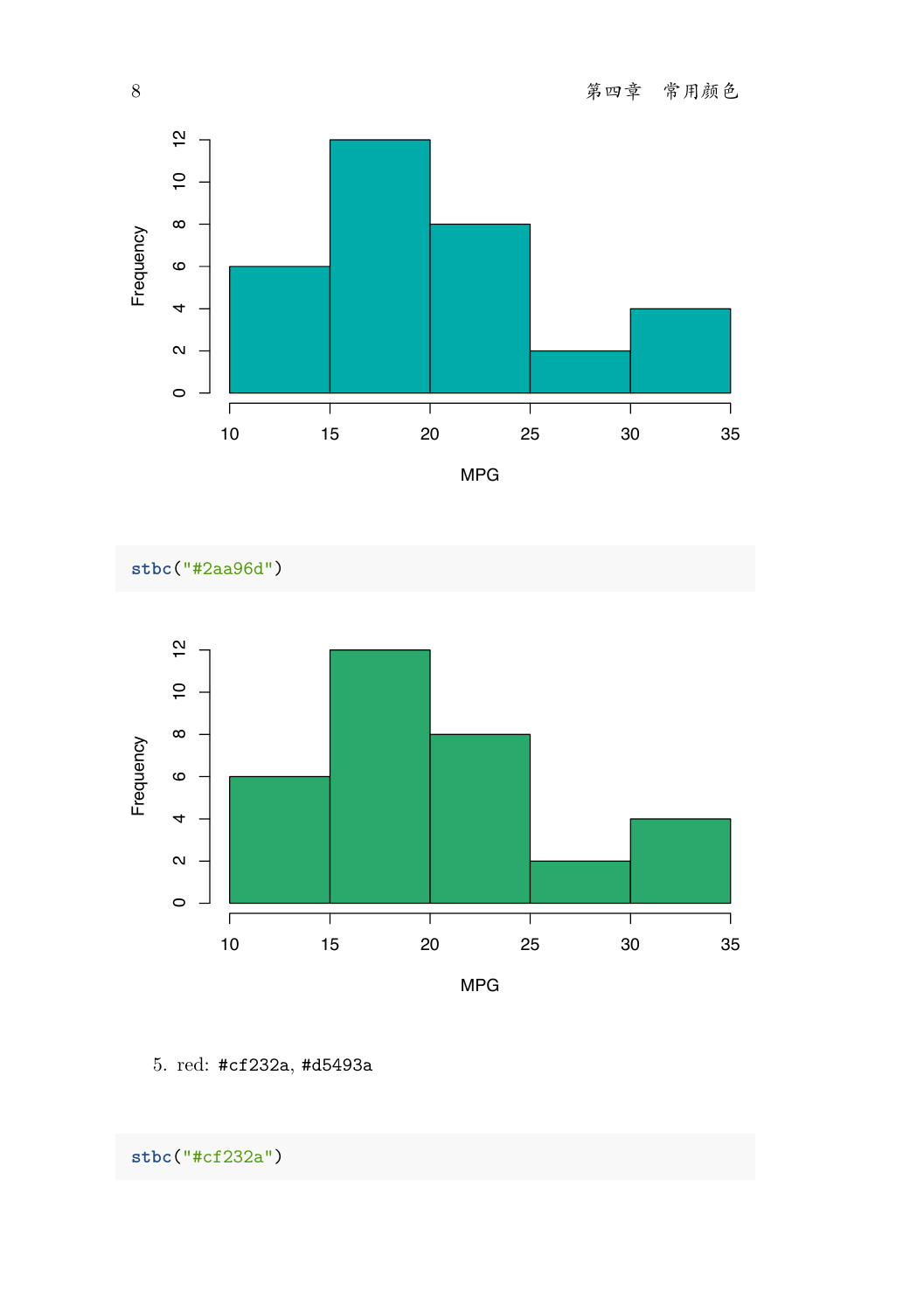



MPG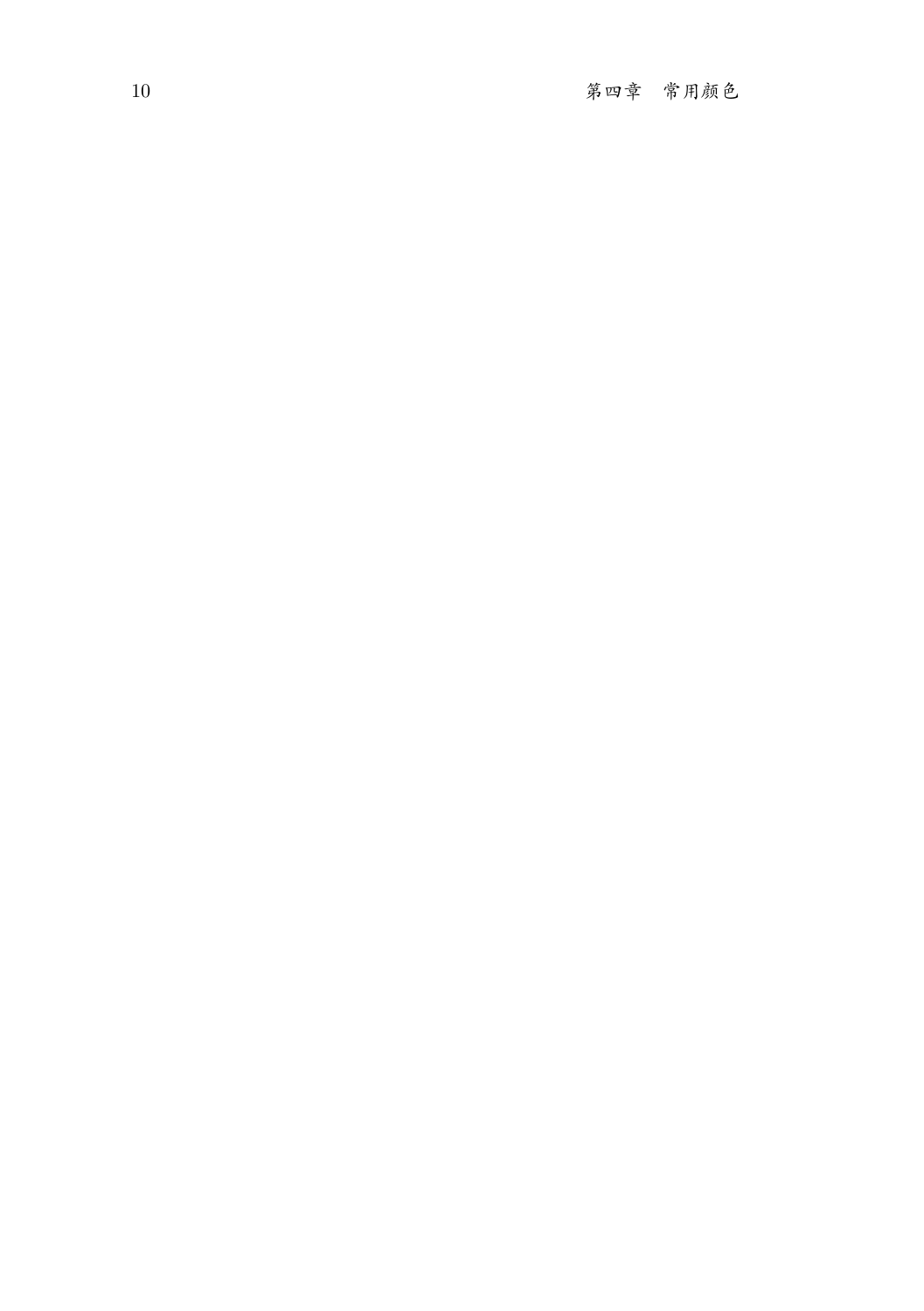# <span id="page-24-0"></span>**第五章 方差分析**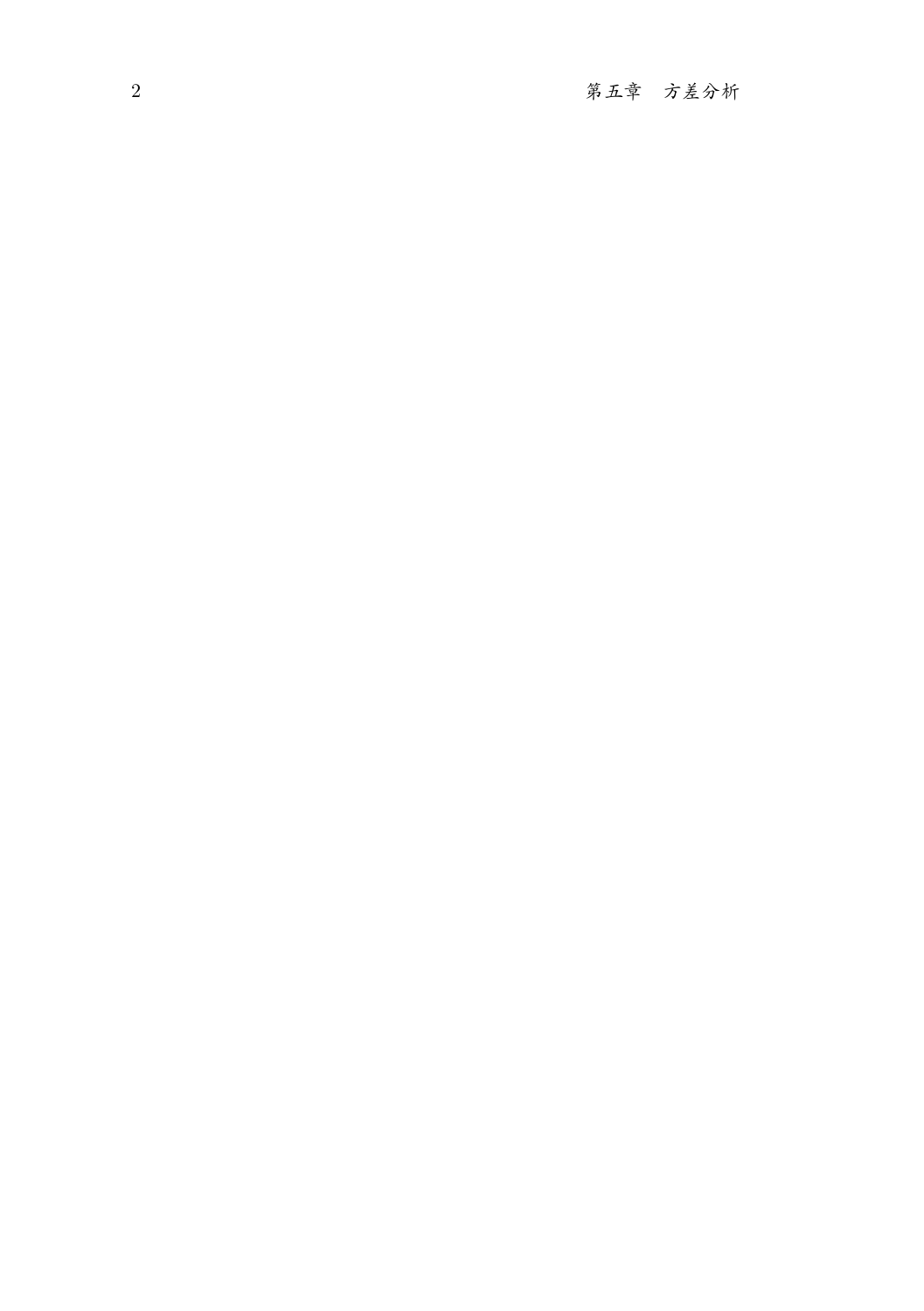# <span id="page-26-0"></span>**附录 A 后记**

To be added